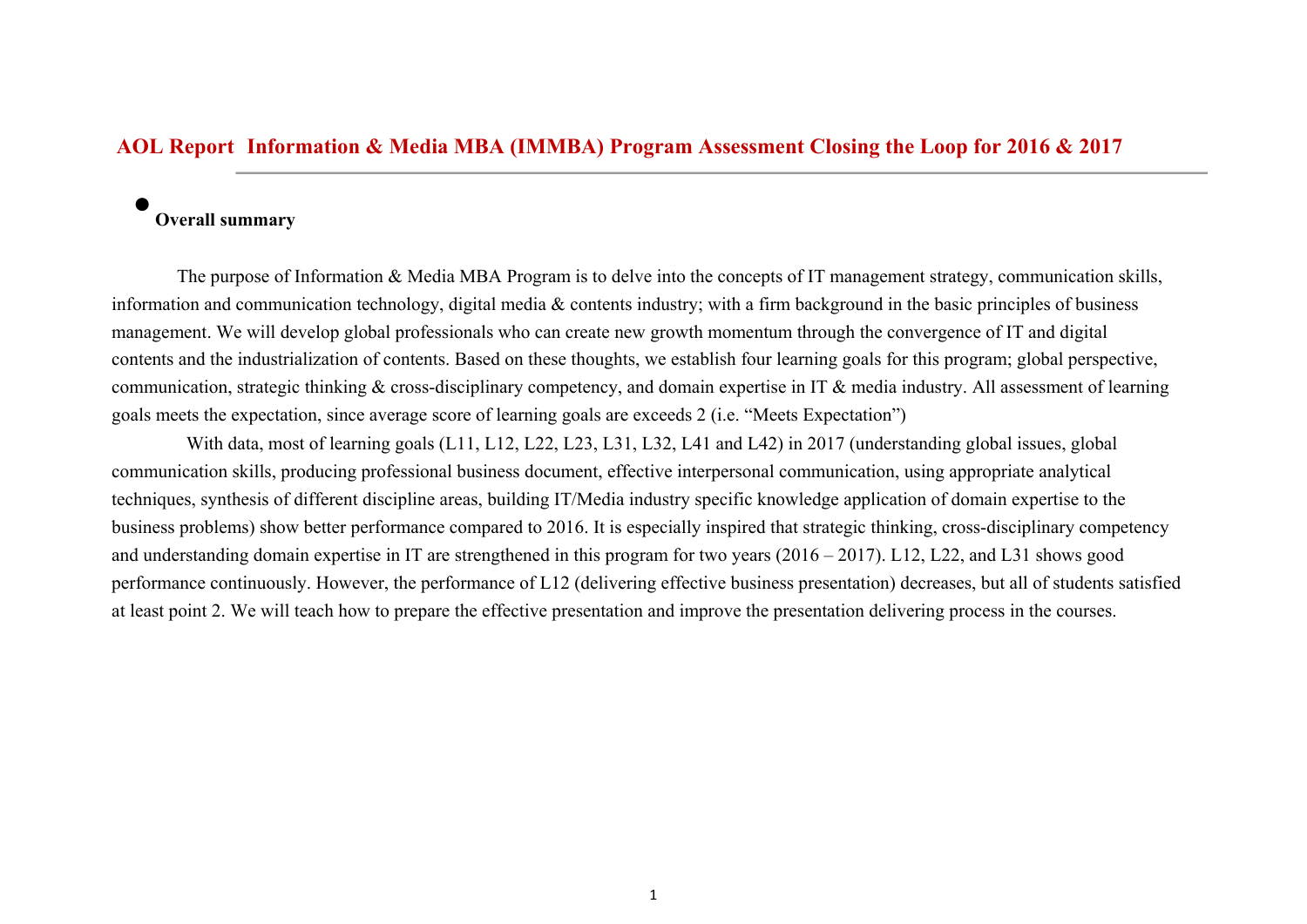## **Assessment**

|                                                                                         |                                                                                                                                   |                                                           | Performance |        |         |                 |                                                                                                                                                                                                                                                                                                                                                                                                                                                                                                                                         |
|-----------------------------------------------------------------------------------------|-----------------------------------------------------------------------------------------------------------------------------------|-----------------------------------------------------------|-------------|--------|---------|-----------------|-----------------------------------------------------------------------------------------------------------------------------------------------------------------------------------------------------------------------------------------------------------------------------------------------------------------------------------------------------------------------------------------------------------------------------------------------------------------------------------------------------------------------------------------|
| <b>Learning Goal</b>                                                                    | <b>Learning Objectives</b>                                                                                                        | Course                                                    | Level (%)   |        |         | <b>Date</b>     | <b>Result</b>                                                                                                                                                                                                                                                                                                                                                                                                                                                                                                                           |
|                                                                                         |                                                                                                                                   |                                                           | 3point      | 2point | 1point  | <b>Measured</b> |                                                                                                                                                                                                                                                                                                                                                                                                                                                                                                                                         |
| (L1) Global<br><b>Perspective</b><br>Our graduates will<br>have a global<br>perspective | (L11) Our student will<br>understand global business<br>issues and relate current<br>issues to emerging<br>business opportunities | IM 694 Advanced Business<br>Analytics                     | 22.9%       | 74.3%  | 2.9%    | 2016 Fall       | The evaluated course<br>changed from 'Advanced<br>Business Analytics' to<br>'Information Technology<br>Strategy & Management' due<br>to curriculum changes.                                                                                                                                                                                                                                                                                                                                                                             |
|                                                                                         |                                                                                                                                   | IM 551 Information<br>Technology Strategy &<br>Management | 58.6%       | 41.3%  | $0.0\%$ | 2017 Fall       | In L11, the performance is<br>largely improved compared<br>to 2016 (35.7% move to 3<br>points from 2 points and<br>2.9% move to 3 points from 1<br>points)<br>The evaluated course<br>changed from 'CRM<br><b>Strategies and Customer</b><br>Analysis' to Strategic<br>Management due to<br>curriculum changes.<br>In L12, the performance also<br>increases compared to 2016<br>(11.3% move to 3points from<br>2 points)<br>In both cases, the global<br>perspective of students has<br>improved a lot compared to<br>courses in 2016. |
|                                                                                         | (L12) Our students will<br>have command of business<br>English or other language<br>of major global market                        | IM 627 CRM Strategies and<br><b>Customer Analysis</b>     | 64.3%       | 35.7%  | $0.0\%$ | 2016 Fall       |                                                                                                                                                                                                                                                                                                                                                                                                                                                                                                                                         |
|                                                                                         |                                                                                                                                   | IM 514 Strategic Management                               | 75.6%       | 24.4%  | $0.0\%$ | 2017 Fall       |                                                                                                                                                                                                                                                                                                                                                                                                                                                                                                                                         |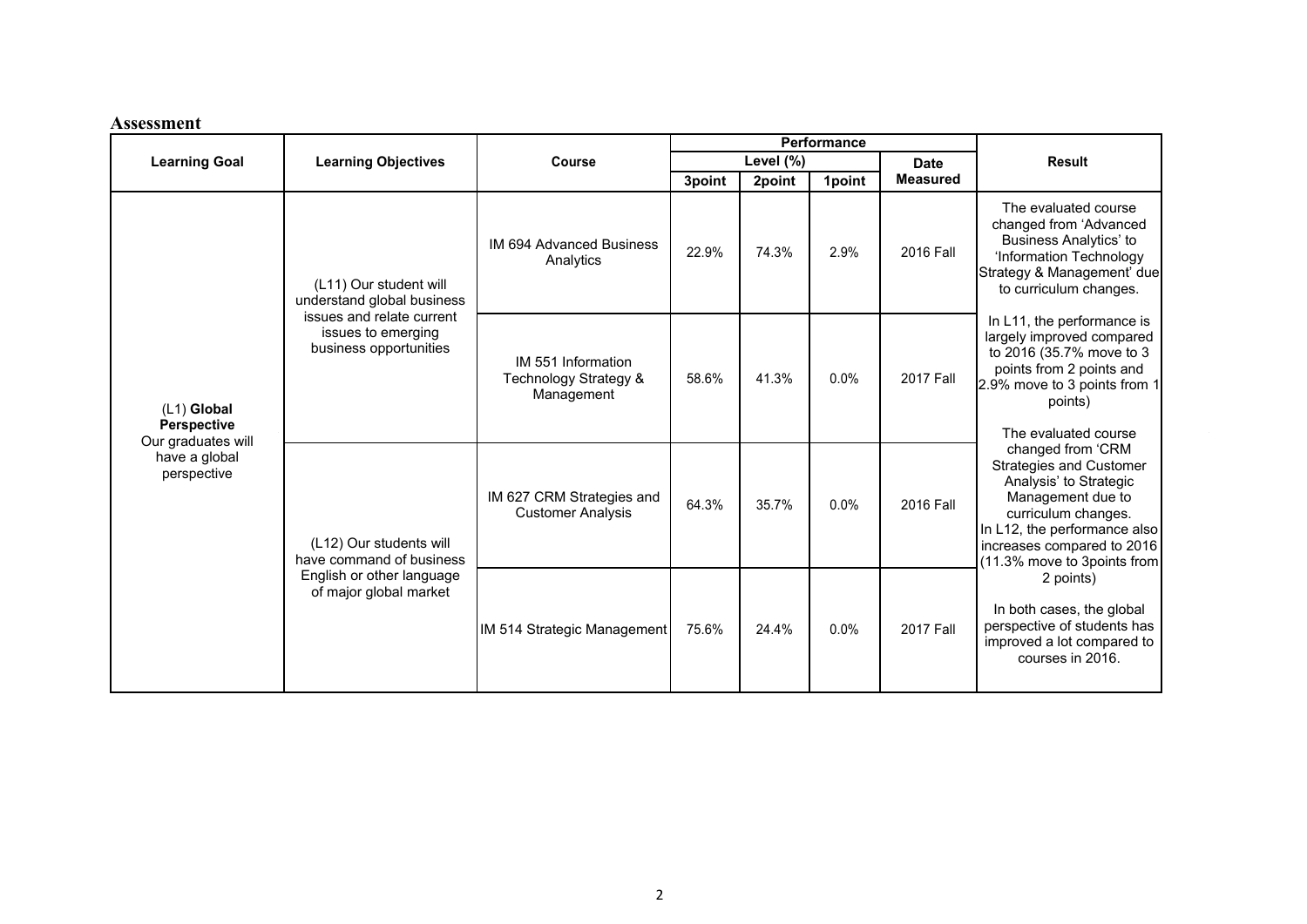|                                                                           | <b>Learning Objectives</b>                                                                                  | <b>Course</b>                                             | Performance |        |         |                  |                                                                                                                                                                                                                                                                                                                                                                                                                                                                                                                                                                                                                                                                                                                                                                                                                                                                                                                                             |
|---------------------------------------------------------------------------|-------------------------------------------------------------------------------------------------------------|-----------------------------------------------------------|-------------|--------|---------|------------------|---------------------------------------------------------------------------------------------------------------------------------------------------------------------------------------------------------------------------------------------------------------------------------------------------------------------------------------------------------------------------------------------------------------------------------------------------------------------------------------------------------------------------------------------------------------------------------------------------------------------------------------------------------------------------------------------------------------------------------------------------------------------------------------------------------------------------------------------------------------------------------------------------------------------------------------------|
| <b>Learning Goal</b>                                                      |                                                                                                             |                                                           | Level (%)   |        |         | <b>Date</b>      | <b>Result</b>                                                                                                                                                                                                                                                                                                                                                                                                                                                                                                                                                                                                                                                                                                                                                                                                                                                                                                                               |
|                                                                           |                                                                                                             |                                                           | 3point      | 2point | 1point  | <b>Measured</b>  |                                                                                                                                                                                                                                                                                                                                                                                                                                                                                                                                                                                                                                                                                                                                                                                                                                                                                                                                             |
| (L2) Communication<br>Our graduates will be<br>effective<br>communicators | (L21) Our students will<br>deliver effective<br>presentation accompanied<br>with proper media<br>technology | IM 627 CRM Strategies and<br><b>Customer Analysis</b>     | 72.4%       | 27.6%  | $0.0\%$ | 2016 Fall        | The evaluated course is changed<br>from 'CRM Strategies and Customer<br>Analysis' and 'Advanced Business<br>Analytics' in 2016 to 'Information<br>Technology Strategy & Management',<br>'Data Mining and Intelligence<br>Marketing' and 'Business Consulting' in<br>2017 due to curriculum changes.<br>In the case of IM559 Business<br>Consulting, this course deeply relates<br>to the course IM901 Business<br>Consulting Practice. Both covered<br>same contents, but separated into two<br>different courses due to the<br>administrative issue.<br>In L21, the performance of effective<br>presentation with proper media<br>technology decreases by 23.8%. It<br>seems necessary for courses to teach<br>students how to deliver presentation<br>more effectively to the audience.<br>However, in L22 and L23, the<br>performances of professional business<br>document production and effective<br>international communication have |
|                                                                           |                                                                                                             | IM 551 Information<br>Technology Strategy &<br>Management | 48.6%       | 51.4%  | $0.0\%$ | <b>2017 Fall</b> |                                                                                                                                                                                                                                                                                                                                                                                                                                                                                                                                                                                                                                                                                                                                                                                                                                                                                                                                             |
|                                                                           | (L22) Our student will<br>produce professional<br>business documents                                        | IM 627 CRM Strategies and<br><b>Customer Analysis</b>     | 50.9%       | 49.1%  | 0.0%    | 2016 Fall        |                                                                                                                                                                                                                                                                                                                                                                                                                                                                                                                                                                                                                                                                                                                                                                                                                                                                                                                                             |
|                                                                           |                                                                                                             | IM 623 Data Mining and<br>Intelligence Marketing          | 80.9%       | 19.1%  | 0.0%    | <b>2017 Fall</b> |                                                                                                                                                                                                                                                                                                                                                                                                                                                                                                                                                                                                                                                                                                                                                                                                                                                                                                                                             |
|                                                                           | (L23) Our students will<br>demonstrate effective<br>interpersonal<br>communication in a team<br>setting     | IM 694 Advanced Business<br>Analytics                     | 17.9%       | 81.0%  | 1.1%    | 2016 Fall        |                                                                                                                                                                                                                                                                                                                                                                                                                                                                                                                                                                                                                                                                                                                                                                                                                                                                                                                                             |
|                                                                           |                                                                                                             | IM 559 Business Consulting                                | 74.2%       | 25.8%  | 0.0%    | <b>2017 Fall</b> | improved largely compared to 2016<br>(About 30% increase in L22 and 56.3%)<br>increase in L23).                                                                                                                                                                                                                                                                                                                                                                                                                                                                                                                                                                                                                                                                                                                                                                                                                                             |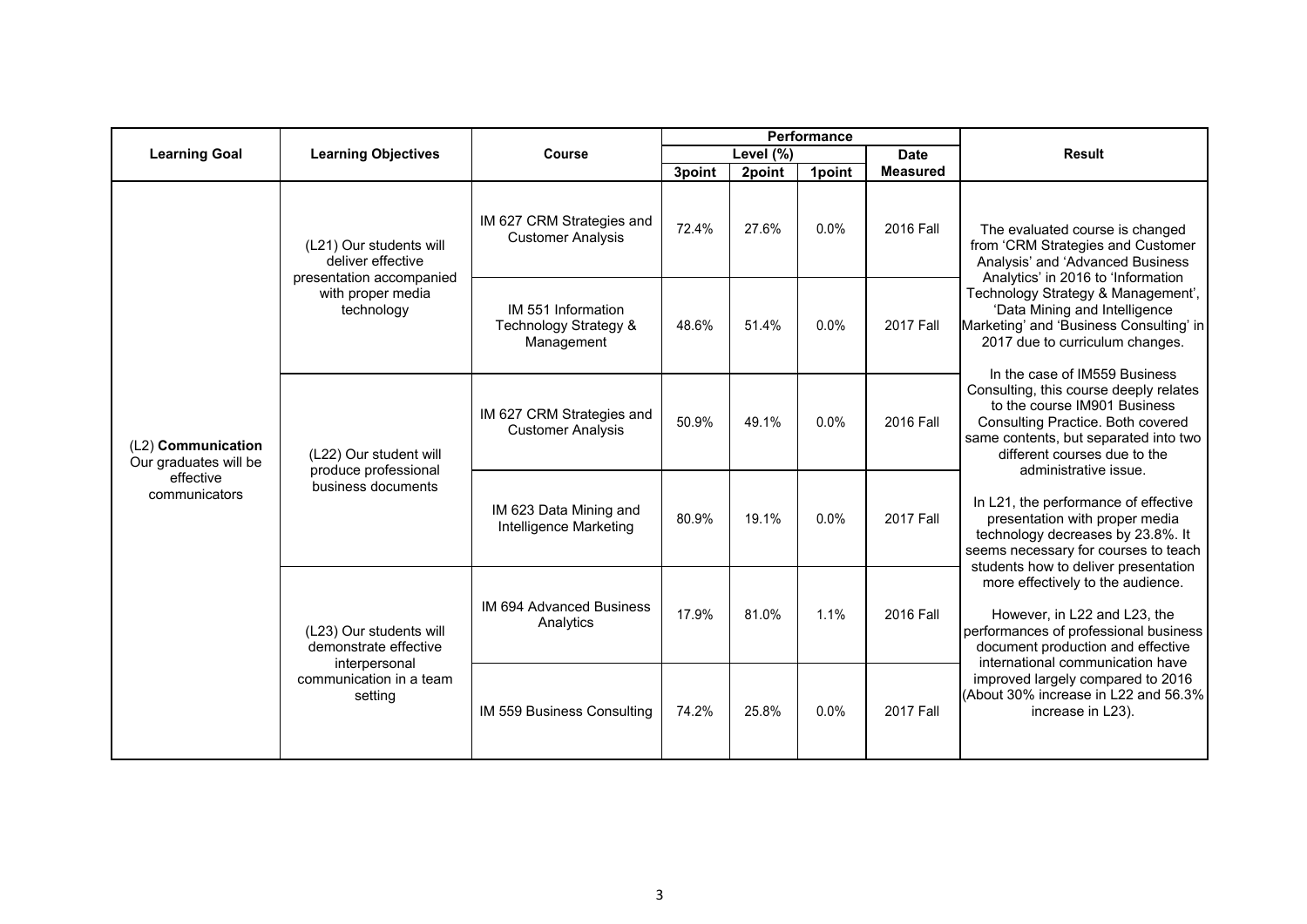|                                                                                                                                                                                                                     | <b>Learning Objectives</b>                                                                                                                                         | Course                                                | Performance     |                 |                |                              |                                                                                                                                                                                                                                                                                                                                                                                                                                                                                                                                                                                                                                                                                                                                                                                         |
|---------------------------------------------------------------------------------------------------------------------------------------------------------------------------------------------------------------------|--------------------------------------------------------------------------------------------------------------------------------------------------------------------|-------------------------------------------------------|-----------------|-----------------|----------------|------------------------------|-----------------------------------------------------------------------------------------------------------------------------------------------------------------------------------------------------------------------------------------------------------------------------------------------------------------------------------------------------------------------------------------------------------------------------------------------------------------------------------------------------------------------------------------------------------------------------------------------------------------------------------------------------------------------------------------------------------------------------------------------------------------------------------------|
| <b>Learning Goal</b>                                                                                                                                                                                                |                                                                                                                                                                    |                                                       | Level (%)       |                 | <b>Date</b>    | <b>Result</b>                |                                                                                                                                                                                                                                                                                                                                                                                                                                                                                                                                                                                                                                                                                                                                                                                         |
| (L3) Strategic Thinking<br>& Cross-disciplinary<br>Competency<br>Our graduates will be<br>able to strategically<br>analyze business cases<br>and integrate different<br>disciplines in solving<br>business problems | (L31) Our student will use<br>appropriate analytical<br>techniques to solve<br>business problems and will<br>demonstrate the ability of<br>sound business judgment | IM 627 CRM Strategies and<br><b>Customer Analysis</b> | 3point<br>64.3% | 2point<br>35.7% | 1point<br>0.0% | <b>Measured</b><br>2016 Fall | The evaluated course is changed<br>from 'CRM Strategies and Customer<br>Analysis' and 'Advanced Business<br>Analytics' in 2016 to 'Information<br>Technology Strategy & Management'<br>and 'Data Mining and Intelligence<br>Marketing' in 2017 due to curriculum<br>changes<br>Our students show great improvements<br>about using analytical techniques (L31)<br>and synthesizing different discipline<br>areas $(L32)$ .<br>In case of analytical technique and<br>business judgment (L31), 18.4% more<br>students got 3 points compared to<br>2016. This is due to the course in 2017<br>focuses more on the business analytics<br>than the course in 2016.<br>Also, in synthesizing different discipline<br>areas (L32), 54.1% more students got<br>3 points than students in 2016. |
|                                                                                                                                                                                                                     |                                                                                                                                                                    | IM 623 Data Mining and<br>Intelligence Marketing      | 82.7%           | 17.3%           | 0.0%           | <b>2017 Fall</b>             |                                                                                                                                                                                                                                                                                                                                                                                                                                                                                                                                                                                                                                                                                                                                                                                         |
|                                                                                                                                                                                                                     | (L32) Our students will<br>synthesize different<br>discipline areas                                                                                                | <b>IM 694 Advanced Business</b><br>Analytics          | 15.9%           | 81.0%           | 3.1%           | 2016 Fall                    |                                                                                                                                                                                                                                                                                                                                                                                                                                                                                                                                                                                                                                                                                                                                                                                         |
|                                                                                                                                                                                                                     |                                                                                                                                                                    | IM 514 Strategic Management                           | 70.0%           | 30.0%           | 0.0%           | <b>2017 Fall</b>             |                                                                                                                                                                                                                                                                                                                                                                                                                                                                                                                                                                                                                                                                                                                                                                                         |